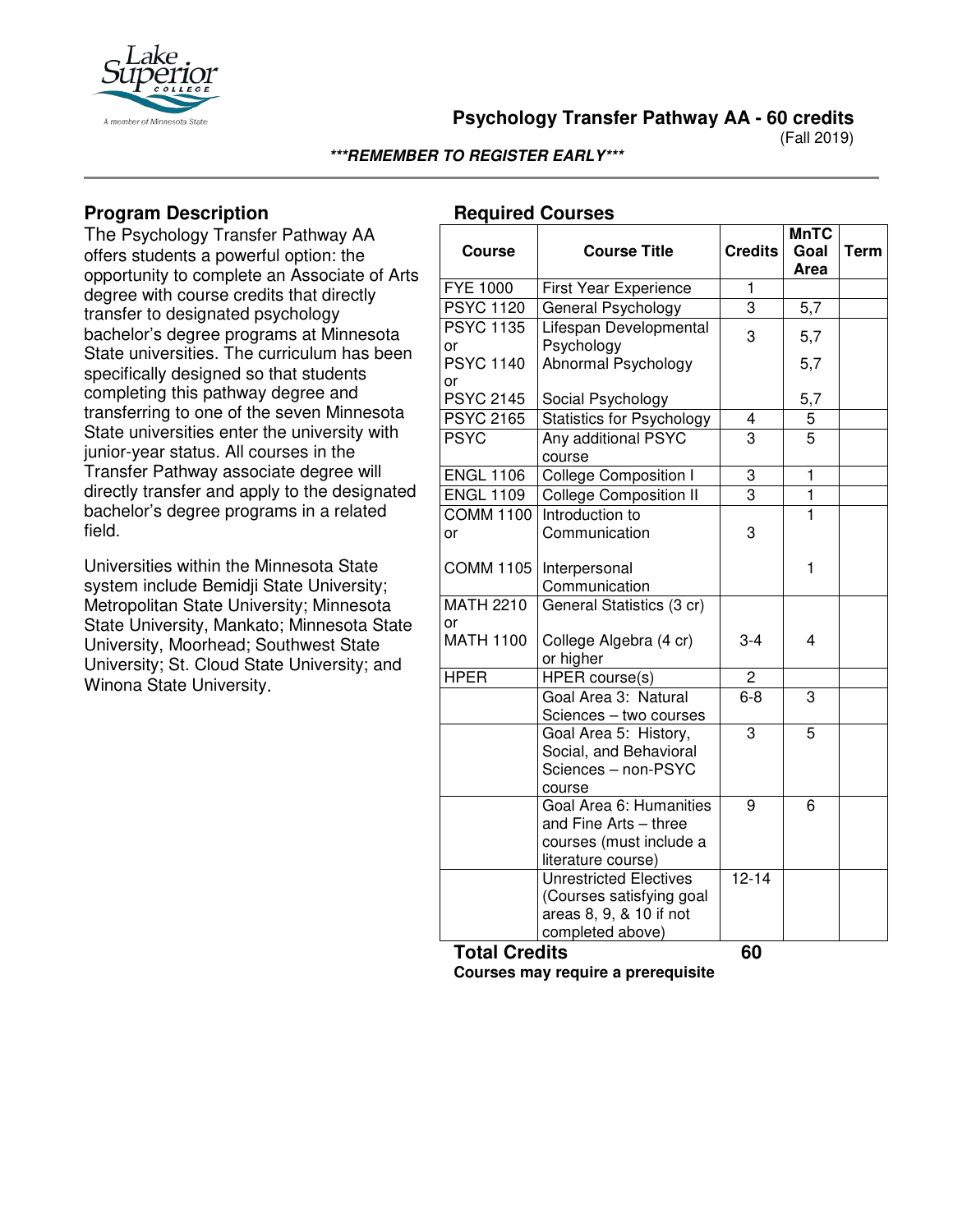

(Fall 2019)

**\*\*\*REMEMBER TO REGISTER EARLY\*\*\***

#### **Program Outcomes**

A student completing Lake Superior College's Minnesota State Transfer Pathway in Psychology (AA) and transferring into a designated bachelor's program in psychology at a Minnesota State university will have junior standing and may complete the bachelor's degree within an additional 60 credits. This transfer pathway degree will transfer to the following designated baccalaureate degree majors:

> At Bemidji State University: BA/BS Psychology At Metropolitan State University: BA Psychology At Minnesota State, Mankato: BA/BS Psychology At Minnesota State, Moorhead: BA Psychology

At Southwest State University: BA Psychology

At St. Cloud State University: BA Psychology

At Winona State University: BA Psychology – Option A BS Psychology – Option B

*In order to graduate and be guaranteed admission to a Minnesota State university's designated program in psychology you must earn an overall grade point average as indicated by the university to which you will transfer.*

### **Pre-program Requirements**

Successful entry into this program requires a specific level of skill in the areas of English, mathematics, in reading. Program entry will depend, in part, on meeting the prerequisites listed below.

Reading/English: College Level Mathematics: The Accuplacer results will indicate the necessary math course/s needed to complete this program.

*For interpretation of test results and selection of appropriate coursework; or general information about the program, admissions, financial aid, and getting started at LSC, contact the professional advising team (pat@lsc.edu) at 218-733-7601*

For more information about the Psychology Transfer Pathway AA degree including course descriptions, course prerequisites, and potential career opportunities, see the program website (https://degrees.lsc.edu/all-programs/)

**- or –** 

Contact Faculty Susan Brashaw (susan.brashaw@lsc.edu)